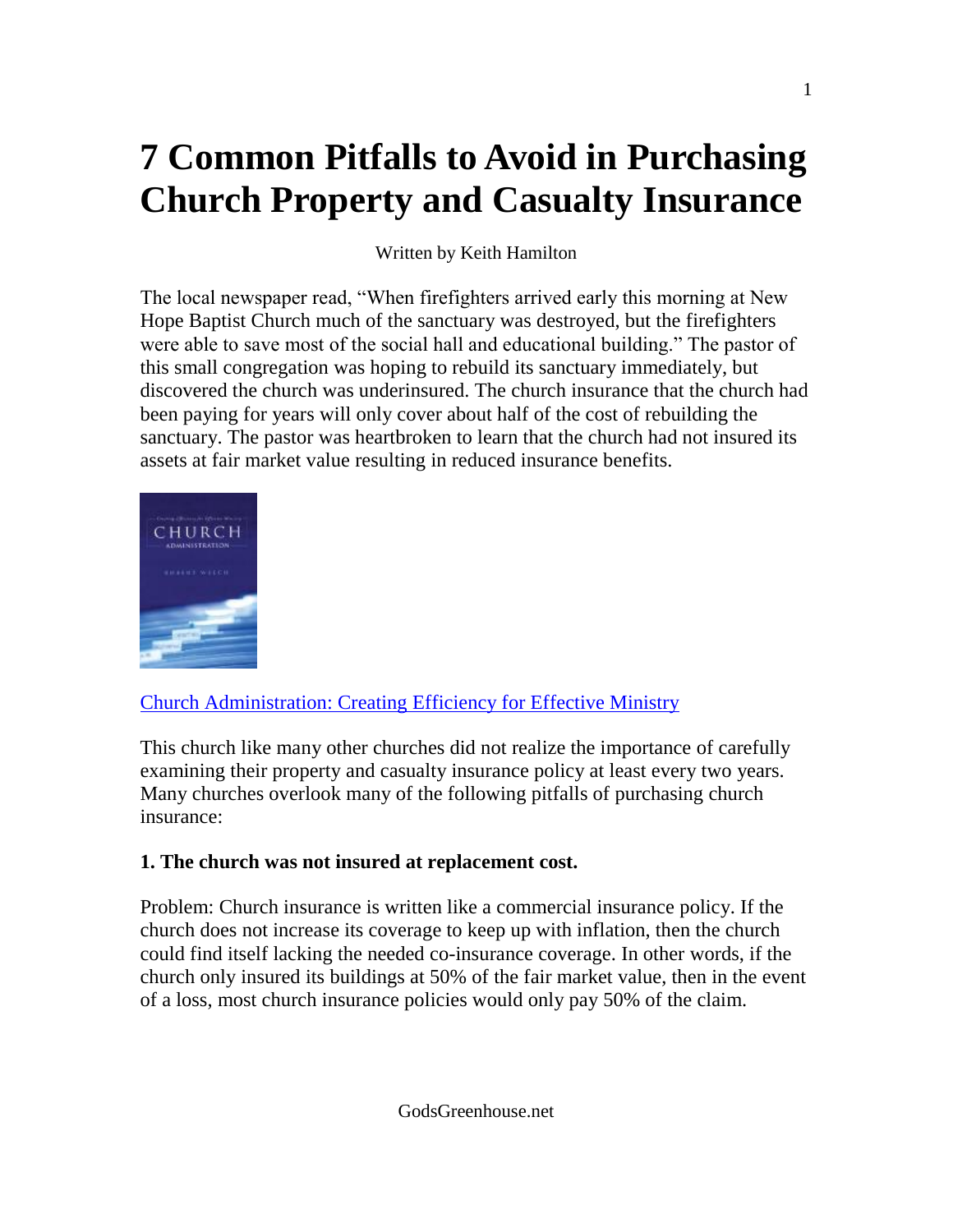Solution: Make sure the church's assets are insured at 100% of the replacement cost of the facilities. At least every two years, the church should meet with their insurance agent to make sure they are adequately insured.

## **2. The church does not carry enough liability coverage.**

Problem: If someone had an accident on the church property that resulted in a serious lawsuit, many churches might discover they do not have enough liability coverage to cover a judgment against the church.

Solution: The church should have a minimum of at least two million dollars of coverage. Of course, the larger church the more liability insurance the church should purchase. As a minimum, a church should secure limits of liability equal to its total assets.

## **3. The church should have a waiver of subrogation for property losses.**

Problem: Unless a church has a waiver of subrogation, a group that the church is allowing to use their facilities could be liable for property losses. For instance, if the local boy's club used the church facilities and caused a small fire by using an unsafe extension cord, the church insurance company would pay the claim to the church. However, without a waiver of subrogation, the church insurance has the right to sue the local boy's club to recover the costs. Certainly, this would not enhance the church's witness in the community.

Solution: Most church insurance companies would not sue the local boy's club, but the waiver helps the church know for certain that this lawsuit would not happen. Also, the church should secure Certificates of Insurance from outside groups that use its facilities to help protect the church against accidental loss.

### **4. The church insurance policy does not cover the minister's personal property.**

Problem: Normally, a homeowner's insurance policy would cover personal property held at another location. However, a minister's books would normally exceed the policy limits of a homeowner's policy.

Solution: The church needs to schedule as separate policy limits on the church insurance policy the personal belongings of volunteers and church employees. The church leadership should perform and keep an inventory of their business personal property.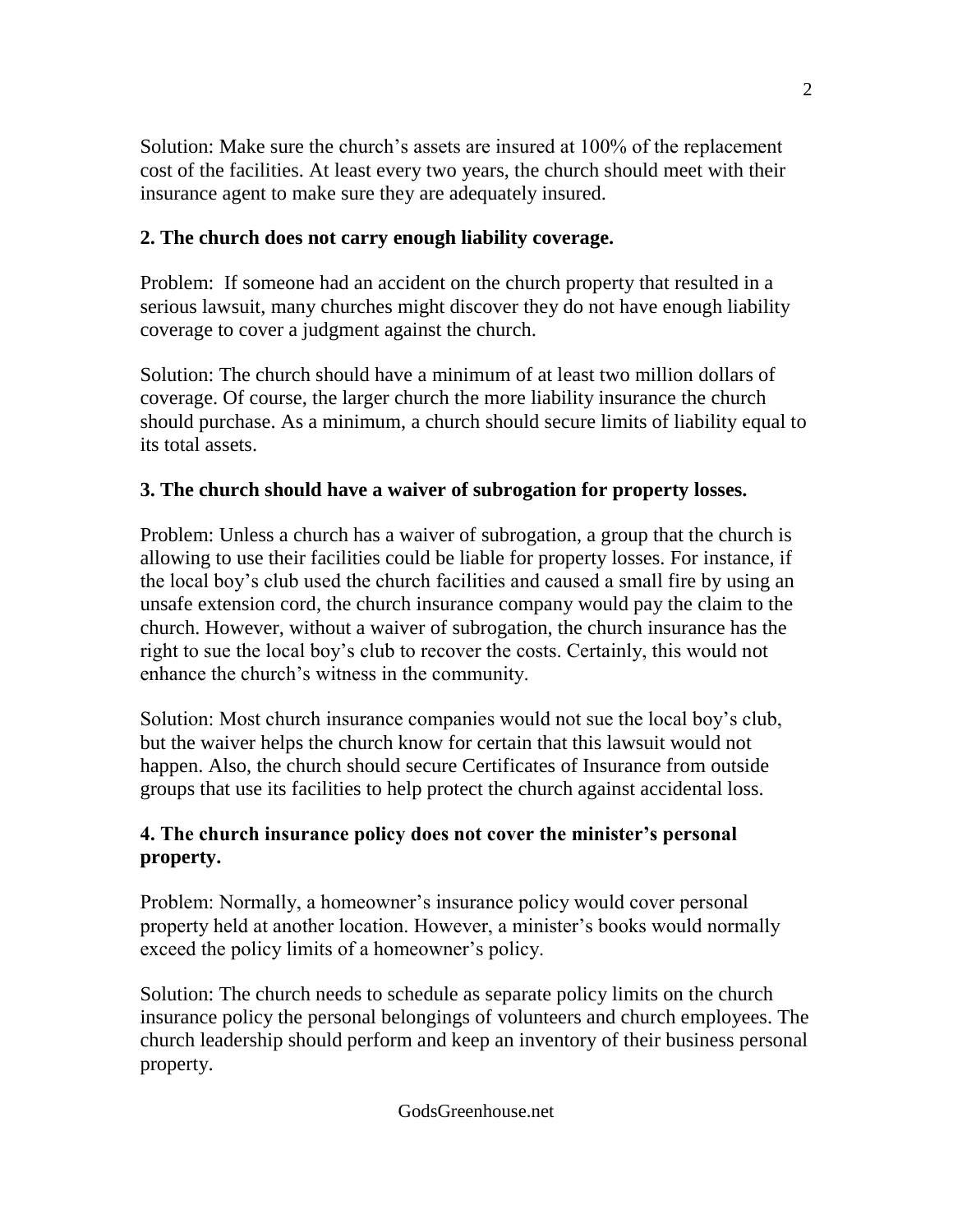### **5. The church insurance policy does not cover hired and non-owned automobiles used in church business.**

Problem: If the church secretary is involved in a traffic accident that was her fault while going to the office supply store for the church, then the church would be liable.

Solution: The church needs to provide automobile liability coverage for its employees and volunteers while they are conducting church business. This endorsement will help protect employees and volunteers while they are representing the church on events like visitation, trips, and other outings. This insurance does not provide for physical damage coverage, only additional liability coverage.

## **6. The church's insurance policy does not cover volunteers and employees if they are accused of wrongdoing at church.**

Problem: For instance, if a Sunday School teacher is accused of abusing a child during Sunday School, unless the church has specific coverage for the legal defense of the Sunday School teacher, the church insurance policy will only provide coverage for the church, not for the teacher personally.

Solution: The church should have a policy endorsement for the defense of its volunteers and employees for church-related accusations.

## **7. The church selects a church insurance company that does not specialize in church insurance.**

Problem: Writing church insurance is a specialized field. Many insurance companies will write a church an insurance policy. However, churches have so many unique exposures that are not covered under many commercial policies that the policy might not meet the insurance needs of the church. Although the church insurance policy might be cheaper with a company that does not specialize in church insurance, in the long run, the policy might cost the church more money.

Solution: The church should do its homework to find which insurance companies in its area specializes in church insurance. The insurance company should not offer church insurance as a minor product line.

The great thing about pitfalls is they can be avoided with careful planning and knowledge. Churches need to learn from other churches how to avoid these